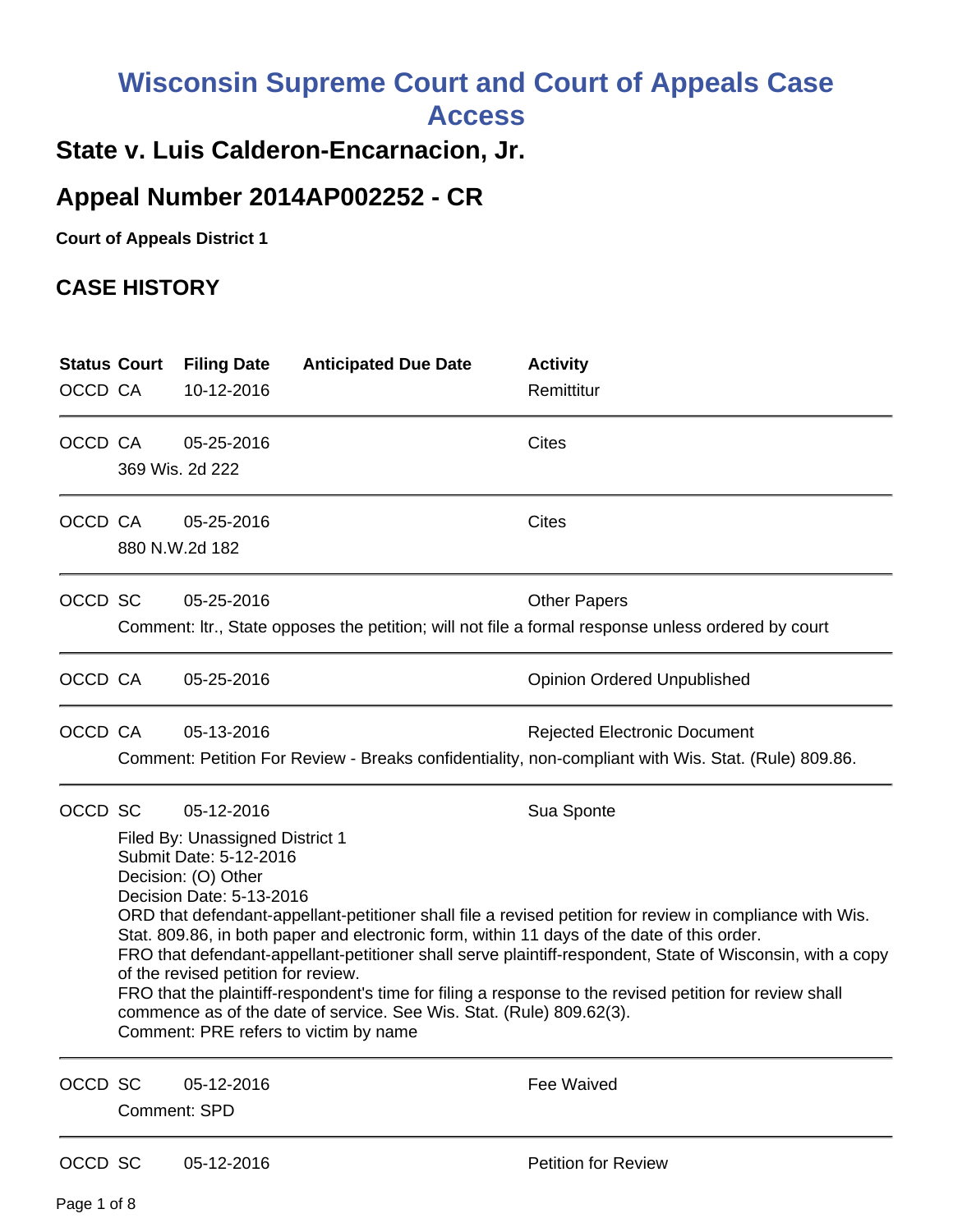Filed By: Helen Mullison Submit Date: 5-26-2016 Decision: (D) Deny Decision Date: 10-11-2016 ORD that the petition for review is denied, without costs. Kelly, J., did not participate in this order. Comment: 5/12/16 - PRE refers to victim by name; per 5/13/16 cto revised PRE to be filed by 5/24/16; 5/16/16 amended PRE received; 5/25/16 - State opposes the petition; will not file a formal response unless ordered by court

OCCD CA 04-12-2016 Quinting Contract Communication

Judge Panel: Curley, Brash, Brennan Opinion: Opinion Decision: Affirmed Pages: 16 Written by: Brash, William W. Order Text: Judgment affirmed

| OCCD CA                                                        |  | $03 - 01 - 2016$ | Attorney address updated |
|----------------------------------------------------------------|--|------------------|--------------------------|
| Comment: Address changed for attorney: 22917 Helen M. Mullison |  |                  |                          |

| OCCD CA | 02-02-2016 | Submitted on Briefs                         |
|---------|------------|---------------------------------------------|
| OCCD CA | 10-28-2015 | <b>Briefs Received At State Law Library</b> |
| OCCD CA | 10-15-2015 | Record and Briefs Sent to District 1        |
| OCCD CA | 10-13-2015 | <b>Reply Brief</b><br><b>Reply Brief</b>    |

Filed By: Helen Mullison

OCCD CA 10-09-2015 Motion to Extend Time

Filed By: Helen Mullison Submit Date: 10-12-2015 Decision: (G) Grant Decision Date: 10-13-2015 IT IS ORDERED that the deadline for Calderon-Encarnacion to file a reply brief is extended through the date of this order. See Wis. Stat. Rule 809.82(2)(a) (2013-14). See BRY event due on 10-9-2015 Comment: 4th

OCCD CA 10-05-2015 Motion to Extend Time

Filed By: Helen Mullison Submit Date: 10-5-2015 Decision: (G) Grant Decision Date: 10-7-2015 IT IS ORDERED that the deadline for Calderon-Encarnacion to file a reply brief is extended through October 9, 2015. See Wis. Stat. Rule 809.82(2)(a) (2013-14). See BRY event due on 10-9-2015 Comment: 3d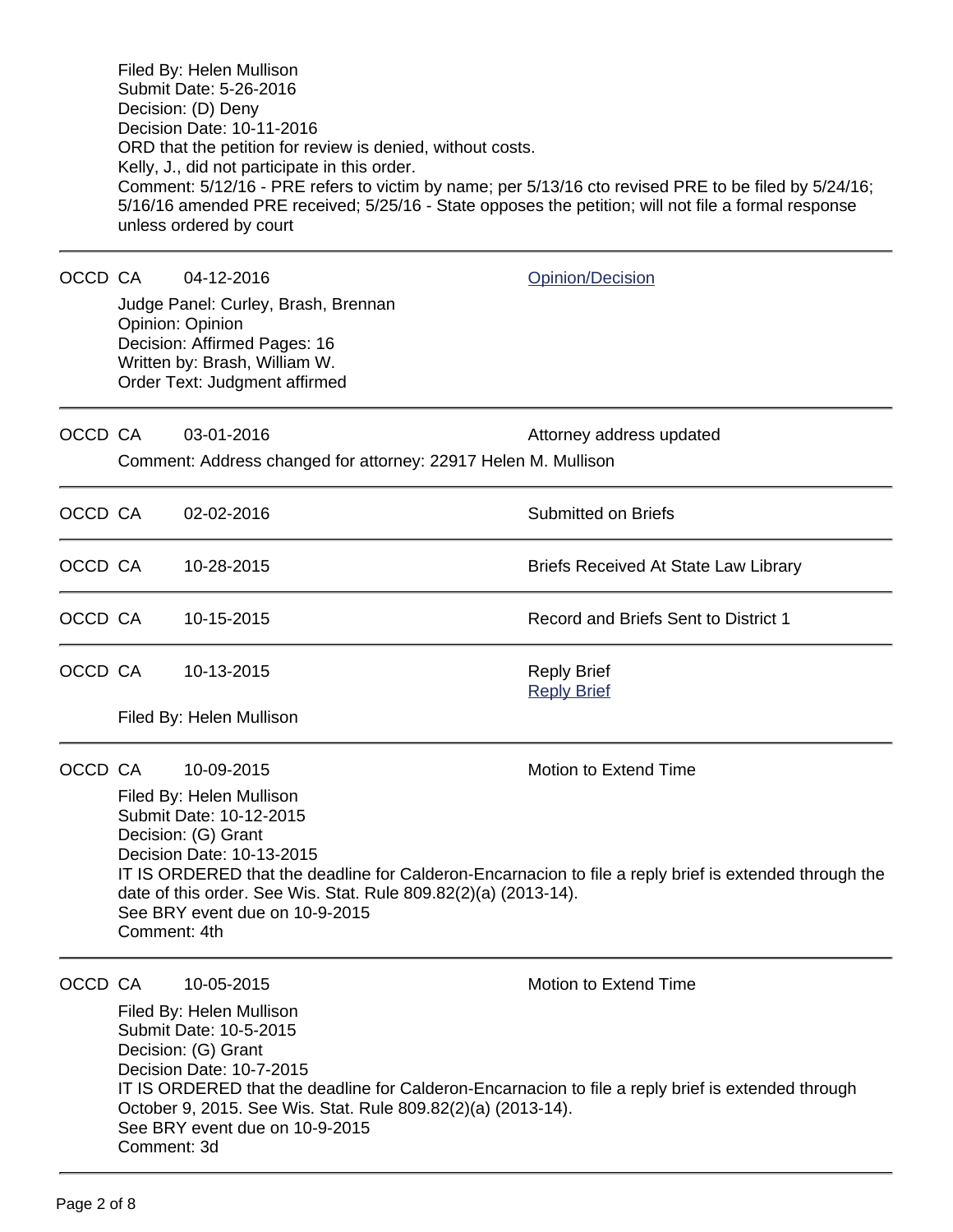Filed By: Helen Mullison Submit Date: 9-28-2015 Decision: (G) Grant Decision Date: 9-30-2015 IT IS ORDERED that the deadline for Calderon-Encarnacion to file a reply brief is extended through October 5, 2015. See Wis. Stat. Rule 809.82(2)(a) (2013-14). See BRY event due on 10-5-2015 Comment: 2nd

## OCCD CA 09-21-2015 Motion to Extend Time

Filed By: Helen Mullison Submit Date: 9-21-2015 Decision: (G) Grant Decision Date: 9-22-2015 IT IS ORDERED the deadline for Calderon-Encarnacion to file a reply brief is extended through 09/28/15. See Wis. Stat. Rule 809.82(2)(a) (2013-14). See BRY event due on 9-28-2015

OCCD CA 09-02-2015 Brief of Respondent(s)

[Brief of Respondent\(s\)](https://acefiling.wicourts.gov/document/eFiled/2014AP002252/148231)

Filed By: Sarah Larson

OCCD CA 08-13-2015 Motion to Extend Time

Filed By: Sarah Larson Submit Date: 8-14-2015 Decision: (G) Grant Decision Date: 8-17-2015 IT IS ORDERED that the time for the respondent to file a respondent's brief is extended to September 2, 2015. See Wis. Stat. Rule 809.82(2)(a) (2013-14). See BRS event due on 9-2-2015 Comment: 4th

OCCD CA 08-06-2015 Motion to Extend Time

Filed By: Sarah Larson Submit Date: 8-6-2015 Decision: (G) Grant Decision Date: 8-10-2015 IT IS ORDERED that the time for the respondent to file a respondent's brief is extended to August 21, 2015. See Wis. Stat. Rule 809.82(2)(a) (2013-14). See BRS event due on 8-21-2015 Comment: 3rd

OCCD CA 08-04-2015 Affidavit of No Service filed

Comment: Letter from State to Atty. Mullison indicating they have not been served with copies of transcripts

OCCD CA 07-21-2015 Motion to Extend Time

Filed By: Sarah Larson Submit Date: 7-21-2015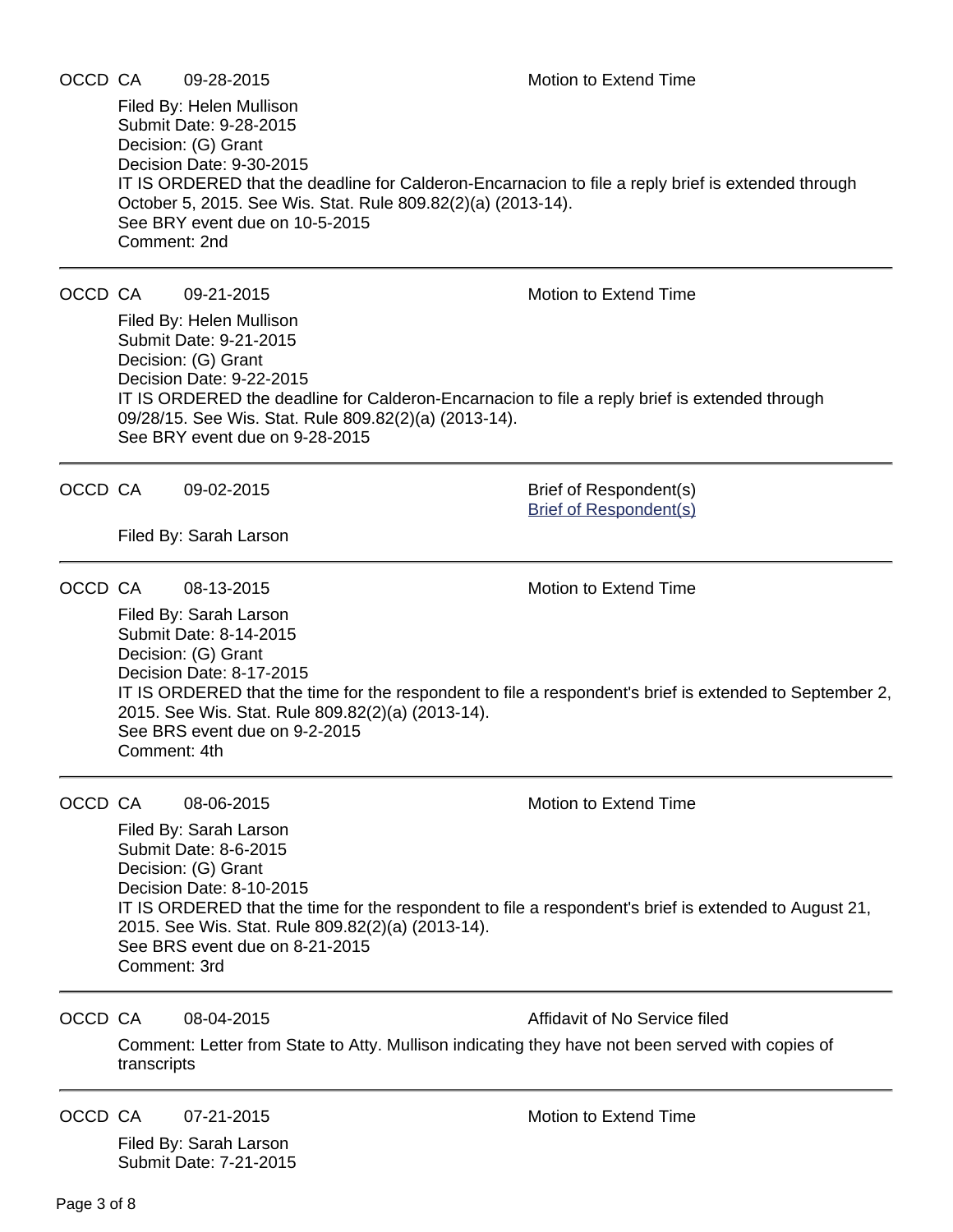Decision: (G) Grant Decision Date: 7-22-2015 IT IS ORDERED the deadline for the State to file the respondent's brief in this matter is extended to August 6, 2015. See BRS event due on 8-6-2015 Comment: 2d

OCCD CA 06-18-2015 Motion to Extend Time

Filed By: Sarah Larson Submit Date: 6-19-2015 Decision: (G) Grant Decision Date: 6-22-2015 IT IS ORDERED that the time for the respondent to file a respondent's brief is extended to July 22, 2015. See Wis. Stat. Rule 809.82(2)(a) (2013-14). See BRS event due on 7-22-2015

OCCD CA 05-19-2015 Motion to Extend Time

Filed By: Sarah Larson Submit Date: 5-19-2015 Decision: (G) Grant Decision Date: 5-20-2015 IT IS ORDERED that the request to take judicial notice is denied. IT IS FURTHER ORDERED that the deadline for the State to file its respondents brief is June 22, 2015. IT IS FURTHER ORDERED that the States motions to extend the time for filing a respondents brief in this matter are denied as unnecessary at this time. See BRS event due on 4-16-2015

OCCD CA 04-16-2015 Motion to Extend Time

Filed By: Sarah Larson Submit Date: 4-16-2015 Decision: (D) Deny Decision Date: 5-20-2015 IT IS ORDERED that the request to take judicial notice is denied. IT IS FURTHER ORDERED that the deadline for the State to file its respondents brief is June 22, 2015. IT IS FURTHER ORDERED that the States motions to extend the time for filing a respondents brief in this matter are denied as unnecessary at this time. See BRS event due on 4-16-2015

OCCD CA 03-24-2015 Sua Sponte

Filed By: Unassigned District 1 Submit Date: 3-24-2015 Decision: (O) Other Decision Date: 5-20-2015

IT IS ORDERED that the request to take judicial notice is denied. IT IS FURTHER ORDERED that the deadline for the State to file its respondents brief is June 22, 2015. IT IS FURTHER ORDERED that the States motions to extend the time for filing a respondents brief in this matter are denied as unnecessary at this time.

Comment: Memorandum submitted by App, wants filed with Atty. BAP, action?

OCCD CA 03-23-2015 Business Attorney Change

Comment: W/drew AAG Weber, added AAG Larson as counsel for State per letter.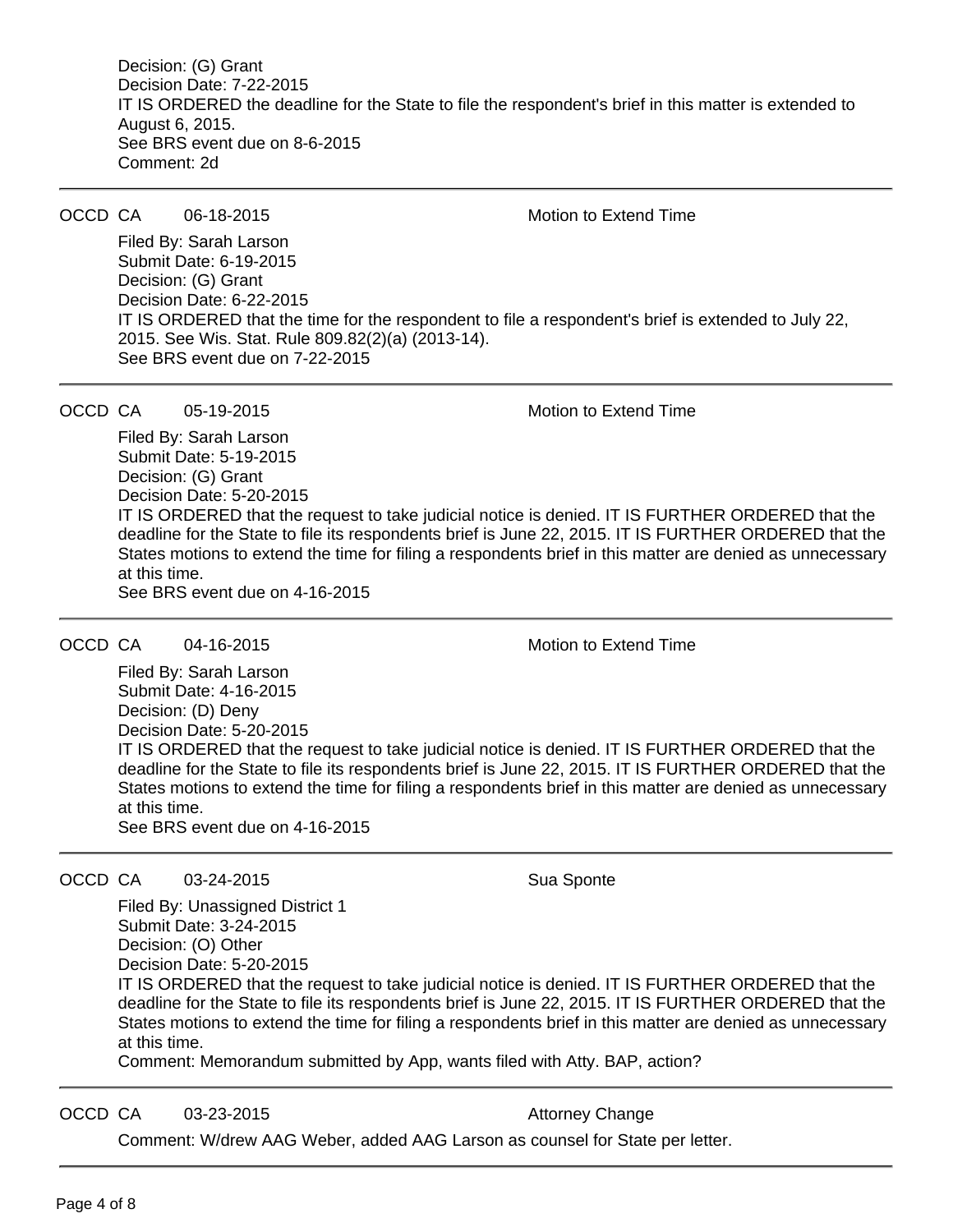OCCD CA 03-17-2015 Brief & Appx of Appellant(s)

[Brief of Appellant](https://acefiling.wicourts.gov/document/eFiled/2014AP002252/138231)

Filed By: Helen Mullison

Comment: Appx to Brief of Appellant(s)

OCCD CA 03-13-2015 Motion to Extend Time

Filed By: Helen Mullison Submit Date: 3-16-2015 Decision: (G) Grant Decision Date: 3-17-2015 IT IS ORDERED the deadline for filing the appellant's brief in this matter is extended to 03/24/15. See BAP event due on 3-24-2015 Comment: 6th

OCCD CA 03-02-2015 Motion to Extend Time

Filed By: Helen Mullison Submit Date: 3-3-2015 Decision: (G) Grant Decision Date: 3-4-2015 IT IS ORDERED the deadline for filing the appellant's brief and appendix in this matter is extended to 03/13/15. See BAP event due on 3-13-2015 Comment: 5th

OCCD CA 02-06-2015 Motion to Extend Time

Filed By: Helen Mullison Submit Date: 2-9-2015 Decision: (G) Grant Decision Date: 2-10-2015 IT IS ORDERED that the deadline for filing the appellant's brief and appendix in this matter is extended to February 20, 2015. See BAP event due on 2-20-2015 Comment: 4th

OCCD CA  $01-23-2015$  Motion to Extend Time

Filed By: Helen Mullison Submit Date: 1-23-2015 Decision: (G) Grant Decision Date: 1-28-2015 IT IS ORDERED that the deadline for Calderon-EncarnacionThames to file a brief and appendix in these matters is extended through February 6, 2015. See Wis. Stat. Rule 809.82(2)(a) (2011-12). See BAP event due on 2-6-2015 Comment: 3d

OCCD CA 01-08-2015 Motion to Extend Time

Filed By: Helen Mullison Submit Date: 1-9-2015 Decision: (G) Grant Decision Date: 1-12-2015 IT IS ORDERED the deadline for Calderon-Encarnacion to file a brief and appendix is extended through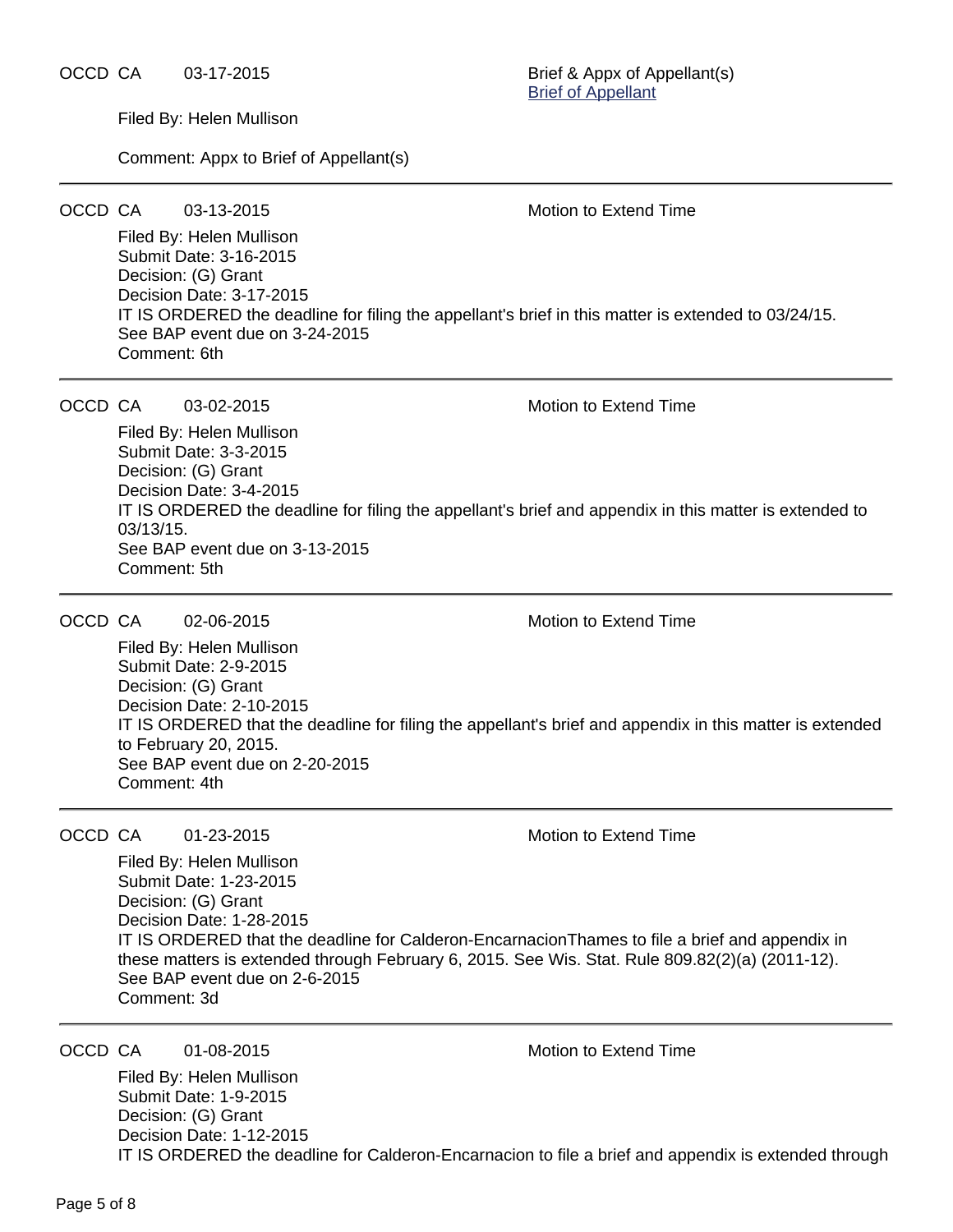| OCCD CA |                                                                                                          | 12-15-2014                                                                                                                                                                                                                | Motion to Extend Time                  |  |  |  |
|---------|----------------------------------------------------------------------------------------------------------|---------------------------------------------------------------------------------------------------------------------------------------------------------------------------------------------------------------------------|----------------------------------------|--|--|--|
|         |                                                                                                          | Filed By: Helen Mullison<br>Submit Date: 12-15-2014<br>Decision: (G) Grant                                                                                                                                                |                                        |  |  |  |
|         |                                                                                                          | Decision Date: 12-16-2014<br>IT IS ORDERED that the time for the appellant to file an appellants brief is extended until January 7,<br>2015. See Wis. Stat. Rule 809.82(2)(a) (2011-12).<br>See BAP event due on 1-7-2015 |                                        |  |  |  |
|         | OCCD CA                                                                                                  | 11-03-2014                                                                                                                                                                                                                | Record                                 |  |  |  |
|         |                                                                                                          | Comment: 1-9 to 50-3                                                                                                                                                                                                      |                                        |  |  |  |
|         | OCCD CA                                                                                                  | 10-02-2014                                                                                                                                                                                                                | <b>Statement on Transcript</b>         |  |  |  |
|         |                                                                                                          | Filed By: Helen Mullison<br>Status: Prev. Filed                                                                                                                                                                           |                                        |  |  |  |
| OCCD CA |                                                                                                          | 09-26-2014                                                                                                                                                                                                                | Notif. Sent-Filing of NAP & Ct. Record |  |  |  |
| OCCD CA |                                                                                                          | 09-26-2014                                                                                                                                                                                                                | Fee Waived                             |  |  |  |
|         |                                                                                                          | Comment: SPD appointed                                                                                                                                                                                                    |                                        |  |  |  |
| OCCD CA |                                                                                                          | 09-26-2014                                                                                                                                                                                                                | Received SPD Appointment Order         |  |  |  |
| OCCD CA |                                                                                                          | 09-26-2014                                                                                                                                                                                                                | Notice of Appeal & Court Record        |  |  |  |
| OCCD CA |                                                                                                          | 09-26-2014                                                                                                                                                                                                                | X Transfer                             |  |  |  |
| OCCD CA |                                                                                                          | 09-12-2014                                                                                                                                                                                                                | MXT to file NAP/PCM                    |  |  |  |
|         | Filed By: Helen Mullison                                                                                 |                                                                                                                                                                                                                           |                                        |  |  |  |
|         | Submit Date: 9-15-2014<br>Decision: (G) Grant                                                            |                                                                                                                                                                                                                           |                                        |  |  |  |
|         | Decision Date: 9-25-2014                                                                                 |                                                                                                                                                                                                                           |                                        |  |  |  |
|         | IT IS ORDERED that the deadline for filing a postconviction motion or notice of appeal is extended until |                                                                                                                                                                                                                           |                                        |  |  |  |
|         | September 30, 2014.<br><b>Motion Response</b>                                                            |                                                                                                                                                                                                                           |                                        |  |  |  |
|         |                                                                                                          | Filed By: Helen Mullison                                                                                                                                                                                                  |                                        |  |  |  |
|         | Submit Date: 9-19-2014                                                                                   |                                                                                                                                                                                                                           |                                        |  |  |  |
|         | Comment: 5th; Rec'd another motion, asking for different request date                                    |                                                                                                                                                                                                                           |                                        |  |  |  |
| OCCD CA |                                                                                                          | 09-08-2014                                                                                                                                                                                                                | Sua Sponte                             |  |  |  |

Filed By: Unassigned District 1 Submit Date: 9-8-2014 Decision: (N) No Action Decision Date: 9-25-2014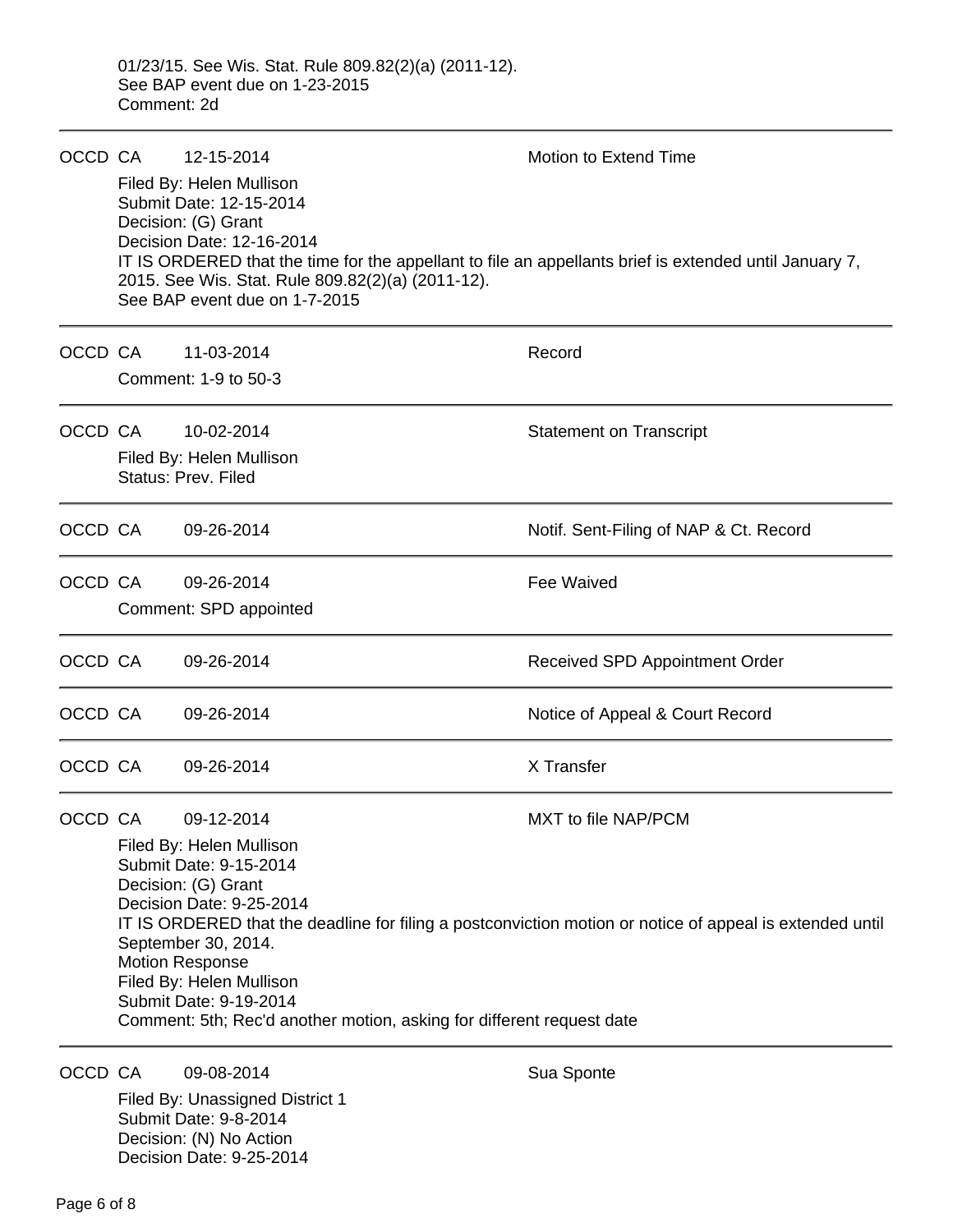IT IS ORDERED that the deadline for filing a postconviction motion or notice of appeal is extended until September 30, 2014.

Comment: Letter from Def re: Atty. Mullison's representation

| OCCD CA |                                                                                                                                                             | 09-02-2014                                                                                                                                                                           | MXT to file NAP/PCM                                                                                      |  |  |  |
|---------|-------------------------------------------------------------------------------------------------------------------------------------------------------------|--------------------------------------------------------------------------------------------------------------------------------------------------------------------------------------|----------------------------------------------------------------------------------------------------------|--|--|--|
|         |                                                                                                                                                             | Filed By: Helen Mullison                                                                                                                                                             |                                                                                                          |  |  |  |
|         |                                                                                                                                                             | Submit Date: 9-2-2014<br>Decision: (G) Grant                                                                                                                                         |                                                                                                          |  |  |  |
|         |                                                                                                                                                             | Decision Date: 9-3-2014                                                                                                                                                              |                                                                                                          |  |  |  |
|         |                                                                                                                                                             | IT IS ORDERED that the time for filing a notice of appeal or postconviction motion is extended to<br>September 12, 2014. See Wis. Stat. Rule 809.82(2)(a) (2011-12).<br>Comment: 4th |                                                                                                          |  |  |  |
| OCCD CA |                                                                                                                                                             | 08-18-2014                                                                                                                                                                           | MXT to file NAP/PCM                                                                                      |  |  |  |
|         |                                                                                                                                                             | Filed By: Helen Mullison<br>Submit Date: 8-19-2014<br>Decision: (G) Grant<br>Decision Date: 8-20-2014                                                                                |                                                                                                          |  |  |  |
|         |                                                                                                                                                             | IT IS ORDERED that the time for filing a notice of appeal or postconviction motion is extended to<br>September 2, 2014. See Wis. Stat. Rule 809.82(2)(a) (2011-12).<br>Comment: 3d   |                                                                                                          |  |  |  |
| OCCD CA |                                                                                                                                                             | 08-04-2014                                                                                                                                                                           | Letter/Correspondence                                                                                    |  |  |  |
|         |                                                                                                                                                             | Comment: Rcv'd from DEF re status of case; 8/4/14 sent response letter w/cc: to Atty. Mullison, skg.                                                                                 |                                                                                                          |  |  |  |
| OCCD CA |                                                                                                                                                             | 07-30-2014                                                                                                                                                                           | MXT to file NAP/PCM                                                                                      |  |  |  |
|         |                                                                                                                                                             | Filed By: Helen Mullison<br>Submit Date: 7-31-2014<br>Decision: (G) Grant<br>Decision Date: 8-6-2014<br>See Wis. Stat. Rule 809.82(2)(a) (2011-12).                                  | IT IS ORDERED the time for filing a notice of appeal or a postconviction motion is extended to 08/18/14. |  |  |  |
|         | Comment: 2d                                                                                                                                                 |                                                                                                                                                                                      |                                                                                                          |  |  |  |
| OCCD CA |                                                                                                                                                             | 06-30-2014                                                                                                                                                                           | MXT to file NAP/PCM                                                                                      |  |  |  |
|         |                                                                                                                                                             | Filed By: Helen Mullison<br>Submit Date: 6-30-2014<br>Decision: (G) Grant<br>Decision Date: 7-2-2014                                                                                 |                                                                                                          |  |  |  |
|         | IT IS ORDERED that the deadline for Caleron-Encarnacion to file a postconviction motion or notice of<br>appeal in this matter is extended to July 30, 2014. |                                                                                                                                                                                      |                                                                                                          |  |  |  |
| OCCD CA |                                                                                                                                                             | 04-07-2014                                                                                                                                                                           | Received SPD Appointment Order                                                                           |  |  |  |
|         |                                                                                                                                                             | Comment: for Atty. Helen Mullison                                                                                                                                                    |                                                                                                          |  |  |  |
| OCCD CA |                                                                                                                                                             | 03-27-2014                                                                                                                                                                           | Miscellaneous Motion on XX-Case                                                                          |  |  |  |
|         |                                                                                                                                                             | Filed By: Jeremy Perri<br>Submit Date: 3-27-2014<br>Decision: (G) Grant<br>Decision Date: 3-28-2014                                                                                  |                                                                                                          |  |  |  |